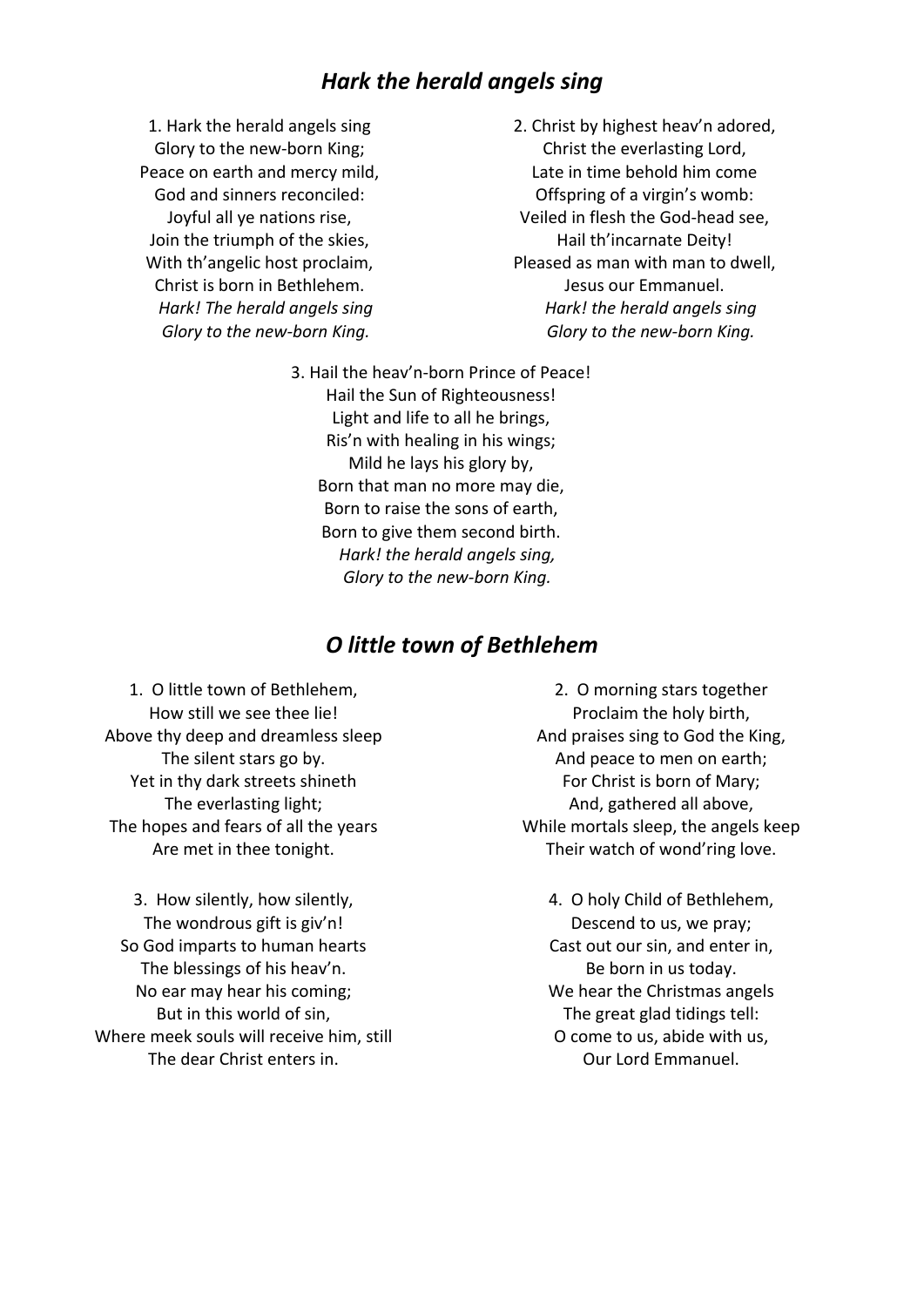## *God rest you merry, gentlemen*

1. God rest you merry, gentlemen, Let nothing you dismay, For Jesus Christ our Saviour Was born upon this day, To save us all from Satan's power When we were gone astray: *O tidings of comfort and joy, Comfort and joy, O tidings of comfort and joy.*

2. From God our heav'nly Father A blessed angel came, And unto certain shepherds Brought tidings of the same, How that in Bethlehem was born The Son of God by name: *O tidings of comfort and joy…*

3. Now to the Lord sing praises, All you within this place, And with true love and brotherhood Each other now embrace; This holy tide of Christmas All others doth deface: *O tidings of comfort and joy…*

### *Good King Wenceslas*

1. **ALL:** Good King Wenceslas look'd out On the feast of Stephen, When the snow lay round about Deep and crisp and even: Brightly shone the moon that night, Though the frost was cruel, When a poor man came in sight, Gath'ring winter fuel.

3. **MEN:** "Bring me flesh and bring me wine, Bring me pine logs hither: Thou and I will see him dine, When we bear them thither." **ALL:** Page and monarch forth they went, Forth they went together; Through the rude wind's wild lament And the bitter weather.

- 2. **MEN:** "Hither, page, and stand by me, If thou know'st it, telling, Yonder peasant who is he? Where and what his dwelling?" **WOMEN:** "Sire he lives a good league hence, Underneath the mountain, Right against the forest fence, By St Agnes' fountain."
- 4. **WOMEN:** "Sire, the night is darker now, And the wind blows stronger; Fails my heart, I know not how; I can go no longer." **MEN:** "Mark my footsteps, good my page; Tread thou in them boldly: Thou shalt find the winter's rage Freeze thy blood less coldly."
- 5. **ALL:** In his master's steps he trod, Where the snow lay dinted; Heat was in the very sod Which the Saint had printed. Therefore Christian men, be sure, Wealth or rank possessing, Ye who now will bless the poor, Shall yourself find blessing.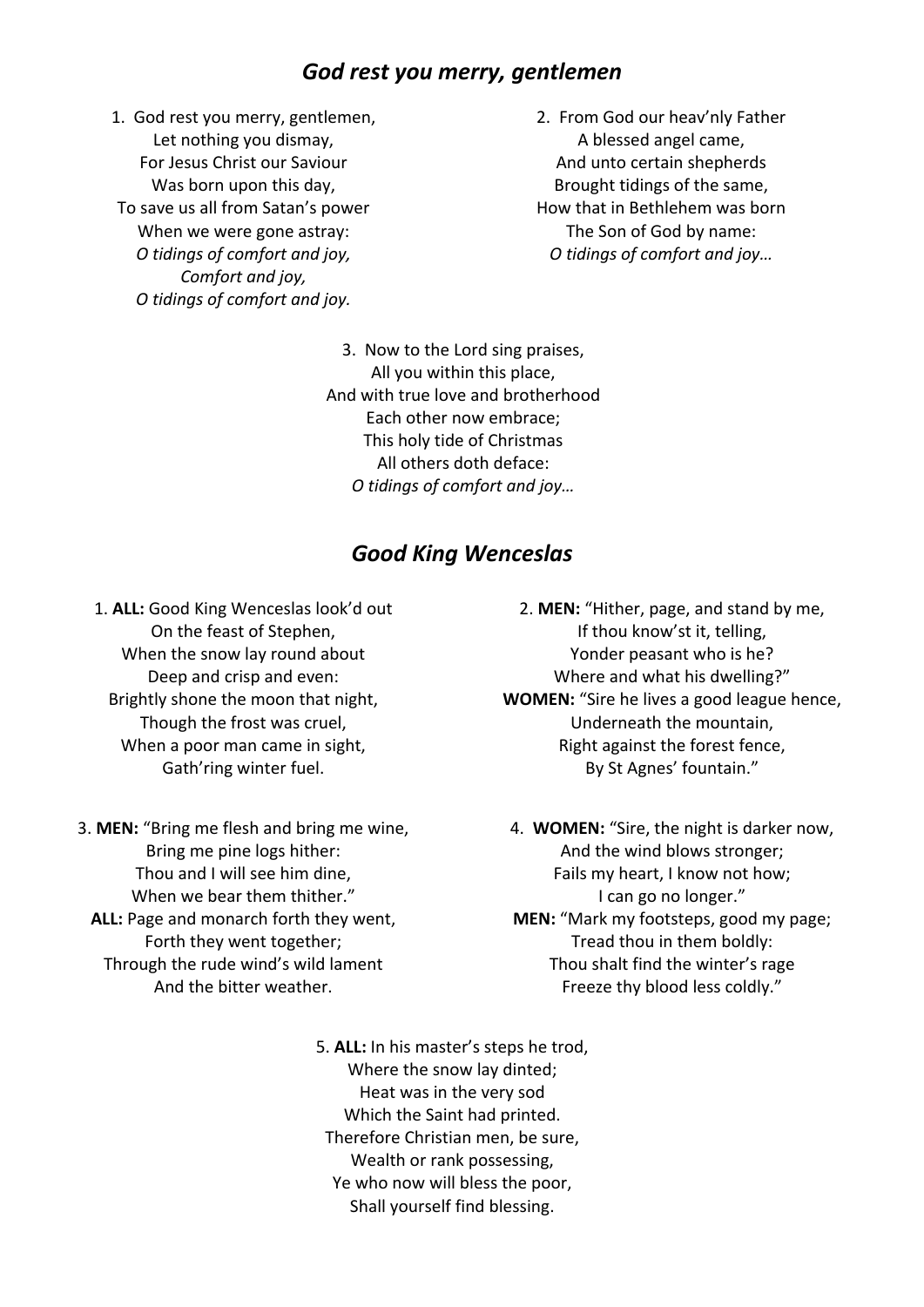## *Once in royal David's city*

1. Once in royal David's city Stood a lowly cattle shed, Where a mother laid her baby In a manger for his bed: Mary was that mother mild, Jesus Christ her little child.

- 3. And through all his wondrous childhood He would honour and obey, Love, and watch the lowly maiden, In whose gentle arms he lay; Christian children all must be Mild, obedient, good as he.
- 2. He came down to earth from heaven Who is God and Lord of all, And his shelter was a stable, And his cradle was a stall; With the poor, and mean, and lowly, Lived on earth our Saviour holy.

4. Not in that poor lowly stable, With the oxen standing by, We shall see him; but in heaven, Set at God's right hand on high; When like stars his children crowned All in white shall wait around.

## *Ding Dong! merrily on high*

1. Ding dong! merrily on high In heav'n the bells are ringing: Ding dong! verily the sky Is riv'n with angels singing. *Gloria, Hosanna in excelsis!*

2. E'en so here below, below, Let steeple bells be swungen, And i-o, i-o, i-o, By priest and people sungen. *Gloria, Hosanna in excelsis!*

3. Pray you dutifully prime Your matin chime, ye ringers; May you beautifully rime Your eve-time song ye singers. *Gloria, Hosanna in excelsis!*

### *The first Nowell*

1. The first Nowell the angels did say Was to certain poor shepherds in fields as they lay; In fields where they lay keeping their sheep, On a cold winter's night that was so deep: *Nowell, Nowell, Nowell, Nowell, Born is the King of Israel!*

2. They looked up and saw a star, Shining in the east, beyond them far; And to the earth it gave great light, And so it continued both day and night: *Nowell, Nowell…*

3. Then let us all with one accord Sing praises to our heav'nly Lord, That hath made heav'n and earth of naught, And with his blood mankind hath bought: *Nowell, Nowell…*